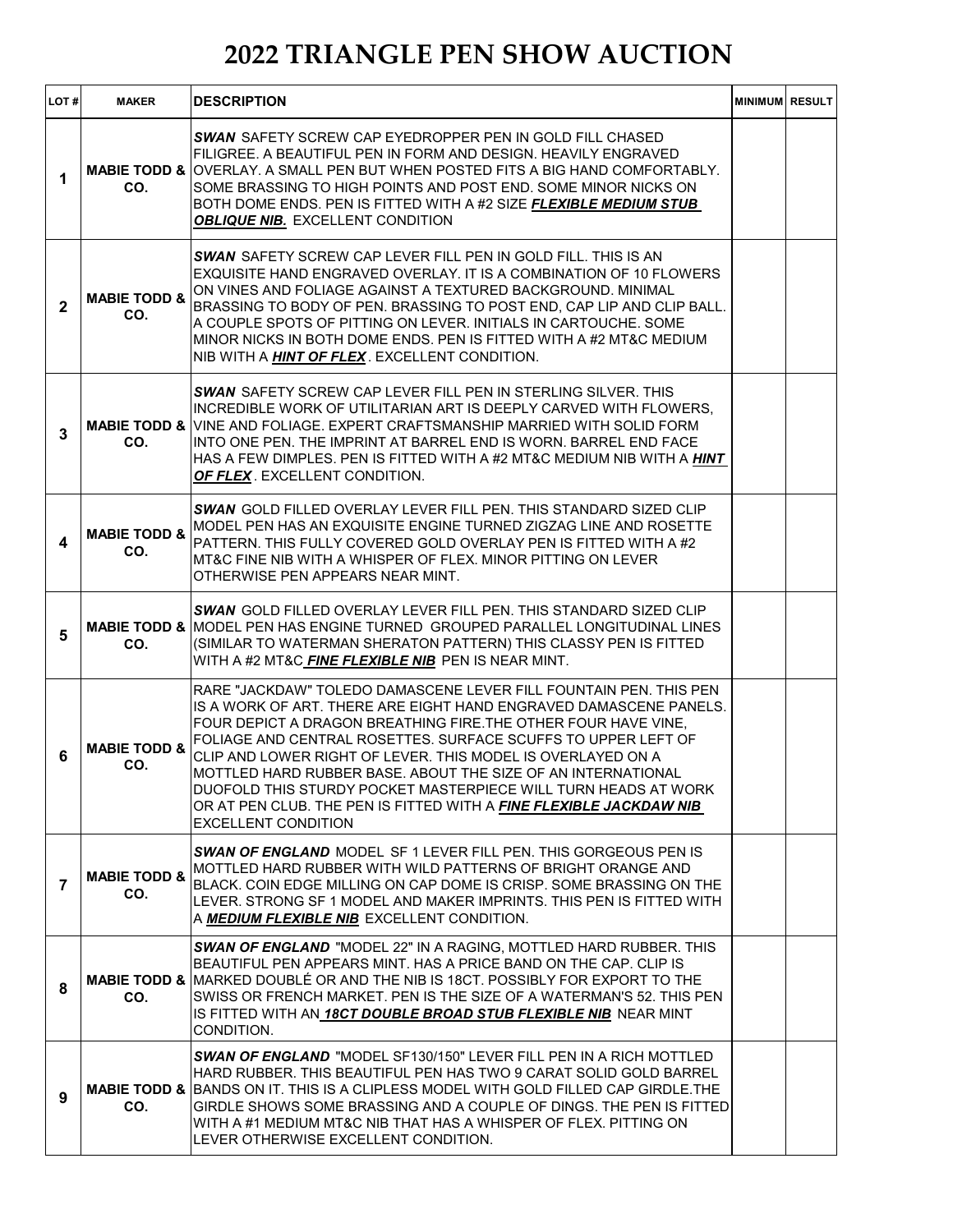| LOT# | <b>MAKER</b>                   | <b>DESCRIPTION</b>                                                                                                                                                                                                                                                                                                                                                                                                                                                                                                                                         | <b>MINIMUM RESULT</b> |  |
|------|--------------------------------|------------------------------------------------------------------------------------------------------------------------------------------------------------------------------------------------------------------------------------------------------------------------------------------------------------------------------------------------------------------------------------------------------------------------------------------------------------------------------------------------------------------------------------------------------------|-----------------------|--|
| 10   | CO.                            | <b>SWAN OF ENGLAND "</b> MODEL SE2" LEVER FILL PEN IN MOTTI ED HARD RUBBER.<br>THIS OLD PEN HAS SEEN A FEW BOTTLES OF INK IN ITS DAY. SURFACE IS<br>EVENLY WORN. IMPRINTS ARE BARELY LEGIBLE. THIS IS A CLIPLESS MODEL<br><b>MABIE TODD &amp; THOUGH IT IS FITTED WITH A BEAUTIFUL VINTAGE GOLD FILLED</b><br>ACCOMODATION CLIP. MODEL LETTERS APPEAR AT BARREL END. PREVIOUS<br>OWNERS NAME IS BARELY LEGIBLE IN THE SMOOTH AGED FINISH. PITTING ON<br>LEVER. THE PEN IS FITTED WITH A #2 MEDIUM MT&C NIB WITH A WHISPER OF<br>FLEX. VERY GOOD CONDITION. |                       |  |
| 11   | CO.                            | <b>SWAN OF ENGLAND "MODEL SF 200C OBL" LEVER FILL PEN IN A RICH</b><br>MOTTLED HARD RUBBER. THIS BEAUTIFUL PEN HAS A WIDE GOLD CAP BAND<br><b>MABIE TODD &amp; ON IT. WEAK BARREL IMPRINT. THIS IS A CLIPLESS MODEL THOUGH AN</b><br>ACCOMODATION CLIP CAN BE ADDED. THE PEN IS FITTED WITH A #2 MEDIUM<br>MT&C NIB WITH A HINT OF FLEX. BRASSING TO LEVER. PEN IS ABOUT THE SIZE<br>OF A WATERMAN"S #54. NICE PEN. EXCELLENT CONDITION.                                                                                                                   |                       |  |
| 12   | <b>CONWAY</b><br>STEWART       | OVERSIZED MODEL 770M MOTTLED HARD RUBBER LEVER FILL PEN. A BIG.<br>BEAUTIFUL VINTAGE CONWAY WITH LOTS OF COLOR AND MOTTLING<br>VARIATION. THESE ARE HARD TO FIND PENS AND THIS ONE IS FITTED WITH A<br>BIG 14 CARAT MEDIUM FLEXIBLE NIB. EXCELLENT CONDITION.                                                                                                                                                                                                                                                                                              |                       |  |
| 13   | <b>MABIE TODD &amp;</b><br>CO. | <b>SWAN ETERNAL</b> #48 LEVER FILL PEN IN ORANGE HARD RUBBER. THIS IS AN<br>ICONIC PEN IN OUR HOBBY. THIS EXAMPLE IS CRISP AND CLEAN. BRASSING ON<br>LEVER, SLIGHT WAVE IN CLIP PROFILE. IMPRINTS ARE A 7.5/10. THIS<br>BEAUTIFUL, BIG SWAN IS FITTED WITH A #8 FINE ETERNAL NIB. EXCELLENT<br>CONDITION.                                                                                                                                                                                                                                                  |                       |  |
| 14   | <b>MABIE TODD &amp;</b><br>CO. | <b>SWAN ETERNAL #46 LEVER FILL PEN AND PENCIL IN ORANGE HARD RUBBER.</b><br>ANOTHER SWAN ICON, THIS EXAMPLE IS UBER CRISP AND CLEAN. BRASSING<br>ON CLIP BALL. IMPRINTS ARE A 9/10. THIS BEAUTIFUL, BIG SWAN IS FITTED<br>WITH A #6 FINE ETERNAL NIB. PENCIL IS WORKING. EXCELLENT/NEAR MINT<br>CONDITION.                                                                                                                                                                                                                                                 |                       |  |
| 15   | CO.                            | <b>SWAN ETERNAL #44 MINOR LEVER FILL PEN IN ORANGE HARD RUBBER.</b><br><b>MABIE TODD &amp; ANOTHER CLEAN EXAMPLE. CAP IS SLIGHTLY DARKER THAN BARREL. MINOR</b><br>SHRINKAGE AT BARREL THREADS. THIS LOVELY PEN IS FITTED WITH A #4<br>MEDIUM ETERNAL NIB. VERY GOOD/EXCELLENT CONDITION.                                                                                                                                                                                                                                                                  |                       |  |
| 16   | CO.                            | <b>SWAN ETERNAL #54 LEVER FILL CLIP MODEL PEN IN ORANGE HARD RUBBER.</b><br><b>MABIE TODD &amp; A VERY CLEAN EXAMPLE OF AN UNUSUAL MODEL. NOTE SHORT STATURE THIS</b><br>HARD TO FIND PEN IS FITTED WITH A #4 MEDIUM ETERNAL NIB. NICE IMPRINTS.<br>CLEAN TRIM. EXCELLENT CONDITION.                                                                                                                                                                                                                                                                       |                       |  |
| 17   | CO.                            | <b>SWAN ETERNAL #54 LEVER FILL RING TOP PEN IN ORANGE HARD RUBBER. A</b><br><b>MABIE TODD &amp; INEAR MINT EXAMPLE OF AN ICONIC MODEL SERIES. THIS HARD TO FIND PEN IS</b><br>FITTED WITH A #4 MEDIUM ETERNAL NIB. PRICE BAND ON BARREL. STRONG<br><b>IMPRINTS, NEAR MINT/NOS CONDITION.</b>                                                                                                                                                                                                                                                               |                       |  |
| 18   | CO.                            | <b>SWAN OF ENGLAND</b> MODEL #500 BLACK CHASED HARD RUBBER<br>EYEDROPPER PEN. A BEAUTIFUL BIG EYEDROPPER PEN WITH TWO WIDE<br><b>MABIE TODD &amp; GOLD FILLED BARREL BANDS. THIS PEN HAD A NAME 'PROFESSIONALLY'</b><br>REMOVED AT SOME POINT. IMPRINTS AND CHASING ARE AN 8/10. THIS PEN IS<br>FITTED WITH A BIG #5 SWAN NIB. NIB HAS A WHISPER OF FLEX. COMES WITH<br>BOX. VERY GOOD/EXCELLENT CONDITION.                                                                                                                                                |                       |  |
| 19   | CO.                            | SWAN MODEL #8 BLACK CHASED HARD RUBBER LEVER FILL PEN. PRECURSOR<br>TO THE ETERNAL LINE; THIS HARD TO FIND PEN PACKS A PUNCH. IT HAS A BIG<br><b>MABIE TODD &amp; #8 MT &amp; CO NIB. THAT APPEARS TO HAVE BEEN BINDERIZED INTO A MEDIUM</b><br>STUB WITH A WHISPER OF FLEX. THIS PEN HAS A GOLD FILLED CLIP WITH<br>NICKEL LEVER. FEED IS MISSING A SINGLE FIN. BARREL HAS FADED SLIGHTLY<br>COMPARED WITH CAP. VERY GOOD CONDITION.                                                                                                                      |                       |  |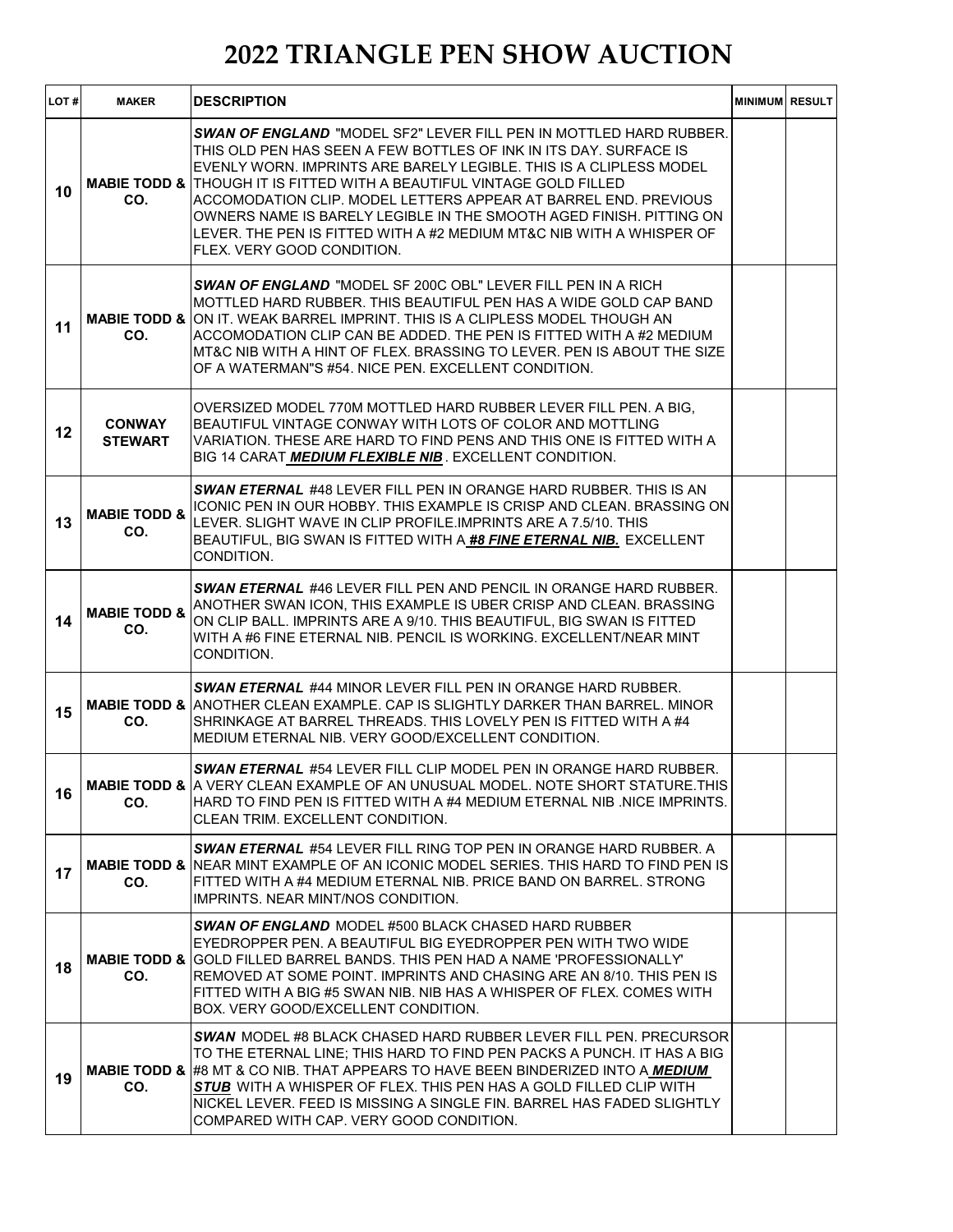| LOT# | <b>MAKER</b>                   | <b>DESCRIPTION</b>                                                                                                                                                                                                                                                                                                                                                                                                                                              | <b>MINIMUM RESULT</b> |  |
|------|--------------------------------|-----------------------------------------------------------------------------------------------------------------------------------------------------------------------------------------------------------------------------------------------------------------------------------------------------------------------------------------------------------------------------------------------------------------------------------------------------------------|-----------------------|--|
| 20   | <b>MABIE TODD &amp;</b><br>CO. | <b>SWAN MODEL #16 BLACK CHASED HARD RUBBER EYEDROPPER PEN.</b><br>PRECURSOR TO THE ETERNAL LINE; THIS HARD TO FIND PEN REALLY STANDS<br>OUT. IT HAS A BIG #6 FACTORY STUB MT & CO NIB WITH A HINT OF FLEX THIS<br>LARGE PEN HAS STRONG IMPRINTS AND SHARP CHASING. EXCELLENT/NEAR<br>MINT CONDITION.                                                                                                                                                            |                       |  |
| 21   | CO.                            | <b>SWAN OF ENGLAND</b> MODEL #200 EYEDROPPER PEN IN BLACK CHASED HARD<br><b>MABIE TODD &amp; RUBBER. THIS BEAUTIFUL PEN IS ABOUT THE SIZE OF A WATERMAN'S #12. IT IS</b><br>FITTED WITH A <b>#2 <i>MEDIUM STUB FLEXIBLE OVER FEED NIB</i> .</b> CRISP CHASING<br>AND IMPRINTS, BOX INCLUDED, PEN APPEARS NEAR MINT/MINT.                                                                                                                                        |                       |  |
| 22   | CO.                            | <b>SWAN OF NY MODEL #5C BLACK CHASED HARD RUBBER SCREW CAP</b><br><b>MABIE TODD &amp; EYEDROPPER PEN. THIS CRISP EXAMPLE OF A SWAN 5C IS TOP NOTCH.</b><br>MARKED MANIFOLD THIS PEN IS INDEED FITTED WITH A <i>MANIFOLD #5 MT &amp; CO</i><br><b>NIB</b> . CHASING AND IMPRINTS ARE MINT. NEAR MINT.                                                                                                                                                            |                       |  |
| 23   | CO.                            | <b>SWAN OF NY MODEL #48 ETERNAL LEVER FILL PEN AND PENCIL IN BLACK</b><br>HARD RUBBER. A VERY NICE EXAMPLE OF A LARGE AND IN CHARGE SWAN<br><b>MABIE TODD &amp; ICON. THIS BIG ETERNAL PEN HAS BRASSING ON THE LEVER AND CLIP BALL.</b><br>PENCIL IS WORKING BUT NOSE CONE IS BRASSED ON HIGH POINTS. EVEN<br>COLORATION THROUGHOUT. THIS PEN IS FITTED WITH A BIG #8 FINE ETERNAL<br>NIB. VERY GOOD/EXCELLENT CONDITION.                                       |                       |  |
| 24   | <b>MABIE TODD &amp;</b><br>CO. | SWAN OF ENGLAND MODEL SF 1 BRD LEVER FILL PEN IN BLACK CHASED<br>HARD RUBBER. THIS PEN HAS AN 18 CARAT SOLID GOLD CAP BAND ON IT.<br>CHASING IS WORN BUT WARMLY PRESENTABLE. PITTING ON LEVER, PEN IS<br>FITTED WITH A #2 STUB NIB WITH A WHISPER OF FLEX. VERY GOOD<br>CONDITION.                                                                                                                                                                              |                       |  |
| 25   | <b>MABIE TODD &amp;</b><br>CO. | <b>SWAN OF ENGLAND</b> MODEL SF3 BLACK CHASED HARD RUBBER LEVER FILLED<br>PEN. AN UNUSUAL PEN ABOUT THE SIZE OF A WATERMAN'S 55. THIS PEN HAS<br>STRONG IMPRINTS AND CHASING. THIS PEN HAS BEEN FITTED WITH A<br>JEWELERS OVERLAY PRESENTATION CARTOUCHE AND CAP DOME IN 9 CARAT<br>SOLID ROSE GOLD. THE INSCRIPTION READS: (D.EDDLESTON-WYCOLLAR-<br>BLACKBURN ) THIS PEN IS FITTED WITH A #2 FINE STUB OBLIQUE NIB WITH A<br>HINT OF FLEX EXCELLENT CONDITION |                       |  |
| 26   | CO.                            | <i>"BIG BLACKBIRD" OF ENGLAND</i> LARGE #46 ETERNAL SIZED PEN IN BLACK.<br>CHASED HARD RUBBER WITH ORANGE HARD RUBBER LEVER. UNEVEN FADING<br><b>MABIE TODD &amp; TO HARD RUBBER. NICKEL CLIP. DENTAL IMPRESSIONS AT BARREL BASE AND</b><br>CAP DOME FACE.IMPRINTS ARE 6/10 OTHERWISE EXCELLENT. THIS BIG,<br>STURDY PEN IS FITTED WITH A BIG BLACKBIRD NIB THAT HAS A MEDIUM POINT.<br>VERY GOOD/EXCELLENT CONDITION.                                          |                       |  |
| 27   | CO.                            | "BIG BLACKBIRD" OF ENGLAND LARGE #46 ETERNAL SIZED PEN IN BLACK<br>CHASED HARD RUBBER WITH BLACK HARD RUBBER LEVER. EVEN, MELLOW<br><b>MABIE TODD &amp; FADING TO HARD RUBBER. GOLD FILLED CLIP SHOWS SOME BRASSING ON</b><br>THE CLIP BALL.SOME SURFACE SCRATCHES ON CAP OTHERWISE EXCELLENT.<br>THIS BIG, STURDY PEN IS FITTED WITH A BIG BLACKBIRD NIB THAT HAS A<br><b>MEDIUM SEMI FLEXIBLE POINT</b> . EXCELLENT CONDITION.                                |                       |  |
| 28   | <b>MABIE TODD &amp;</b><br>CO. | <b>SWAN BLACKBIRD OF ENGLAND</b> SAFETY PROPELLING PEN IN BLACK CHASED<br>HARD RUBBER. EVEN MELLOWING OF HARD RUBBER. IMPRESSION FROM<br>ACCOMODATION CLIP ON CAP. NICE CHASING AND IMPRINTS. THIS PEN IS<br>FITTED WITH A #2 MT&CO FINE FLEXIBLE NIB. VENT HOLE IS OVAL SHAPED.<br>VERY GOOD/EXCELLENT CONDITION.                                                                                                                                              |                       |  |
| 29   | <b>PLATIGNUM</b>               | RIPPLE HARD RUBBER LEVER FILLED PEN IN THE ORIGINAL BOX.THREADED<br>BARREL END ACCEPTS CAP FOR POSTING. THIS PEN APPEARS NEAR MINT.<br>CLIP IS SLIGHTLY LOOSE. THE PEN IS FITTED WITH A STEEL FINE STUB NIB.<br>EXCELLENT/NEAR MINT CONDITION.                                                                                                                                                                                                                  |                       |  |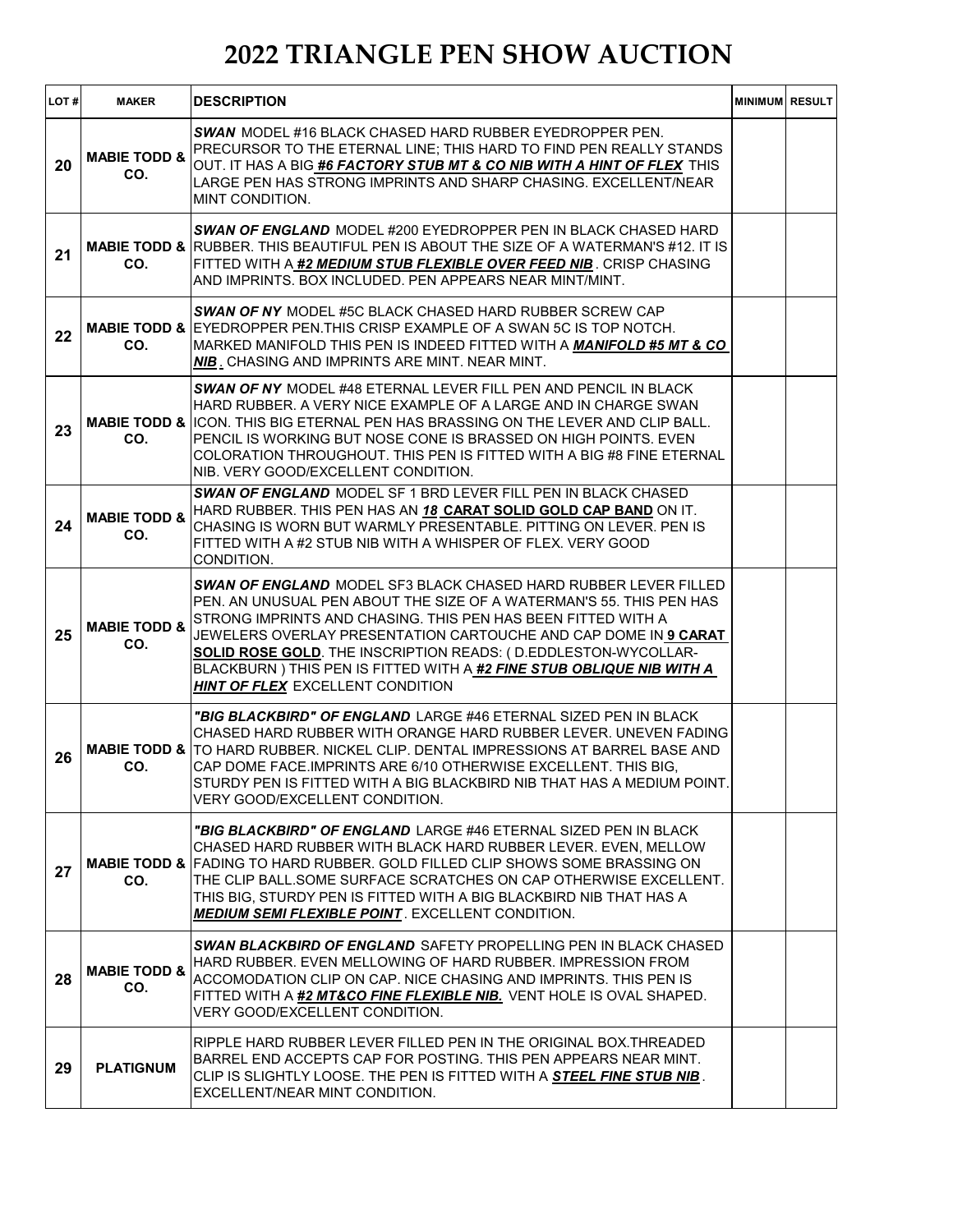| LOT#            | <b>MAKER</b>                              | <b>DESCRIPTION</b>                                                                                                                                                                                                                                                                                                                                                                                                                                                 | <b>MINIMUM RESULT</b> |  |
|-----------------|-------------------------------------------|--------------------------------------------------------------------------------------------------------------------------------------------------------------------------------------------------------------------------------------------------------------------------------------------------------------------------------------------------------------------------------------------------------------------------------------------------------------------|-----------------------|--|
| 30              | <b>ONOTO</b>                              | <i>"THE DE LA RUE PEN"</i> IN MOTTLED HARD RUBBER. THIS BEAUTIFUL LEVER<br>FILLED PEN IS ABOUT THE SIZE OF A SLENDER DUOFOLD JR. TRIM IS VERY<br>CLEAN. SOME MINOR BRASSING ON THE LOWER EDGES OF THE CAP BANDS<br>AND BACK OF WASHER CLIP. BODY IS BRIGHT AND CLEAN WITH A FEW DEEP<br>SCRATCHES AT THE BARREL END. THE ONOTO NIB HAS A STABLE HAIRLINE ON<br>THE LEFT OF THE VENT. CRACK DOES NOT EXTEND TO HEEL OF NIB. VERY<br><b>GOOD/EXCELLENT CONDITION</b> |                       |  |
| 31              | <b>DIAMOND</b><br><b>MEDAL PEN</b><br>CO. | #8 OVERSIZED DIPLOMAT LEVER FILL PEN IN BLACK AND RED MOTTLED<br>PLASTIC. A FEW DENTAL IMPRESSIONS AT BARREL END. NAME CAMOUFLAGED<br>IN THE MOTTLING OF THE CAP. FRATERNAL ORDER OF THE PYTHIAS EMBLEM<br>ON CAP TOP. A BEAUTIFUL, CLEAN EXAMPLE OF A LARGE QUALITY PEN. THIS<br>PEN IS FITTED WITH A #8 MEDIUM NIB. EXCELLENT CONDITION.                                                                                                                         |                       |  |
| 32 <sub>2</sub> | <b>DIAMOND</b><br><b>MEDAL PEN</b><br>CO. | #8 OVERSIZED DIPLOMAT LEVER FILL PEN AND PENCIL SET IN BLACK AND RED<br>WOODGRAIN PLASTIC THIS PEN IS A BRIGHT, CLEAN EXAMPLE OF A QUALITY<br>CHICAGO MAKER.SOME BRASSING ON CLIP BALL, CAP BAND EDGES AND HIGH<br>POINT EDGES OF LEVER. DIVOT IN CAP TOP WHERE PERSONALIZED BADGE<br>WOULD HAVE BEEN. THIS PEN IS FITTED WITH A #8 MEDIUM NIB. PEN AND<br>PENCIL ARE IN EXCELLENT CONDITION.                                                                      |                       |  |
| 33              | <b>DIAMOND</b><br><b>MEDAL PEN</b><br>CO. | #8 OVERSIZED LEVER FILL PEN IN BLACK AND RED WOODGRAIN PLASTIC. A<br>TIGHT HAIRLINE CRACK IN THE BASE OF THE#8 MEDIUM NIB. MINIMAL<br>BRASSING TO CLIP BALL AND HIGH POINTS OF LEVER. AN ARTISTIC LETTER C<br>MEDALLION IS IN THE CAP TOP. SOME LIGHT SURFACE SCRATCHES<br>OTHERWISE EXCELLENT CONDITION.                                                                                                                                                          |                       |  |
| 34              | <b>MABIE TODD &amp;</b><br>CO.            | <b>SWAN ETERNAL #46 LEVER FILL PEN IN RED AND GREY PEARL WITH GOLD</b><br>FILL TRIM.TRIM IS IN EXCELLENT CONDITION SHOWING NO BRASSING TO<br>SPEAK OF. THIS IS A BEAUTIFUL PEN THAT LIKELY COMPETED WITH THE<br>SHEAFFER'S SR BALANCE OF THE DAY. THIS PEN IS FITTED WITH A BIG #6 FINE<br>FLEXIBLE NIB. CAP BAND IS SLGHTLY CROOKED.EXCELLENT CONDITION                                                                                                           |                       |  |
| 35              | <b>MABIE TODD &amp;</b><br>CO.            | SWAN ETERNAL #46 "EQUIPOISE" PEN IN PERFECT JADE COLOR. NOTE TINY<br>CHIP IN TOP ROW OF BARREL THREADS. NO THREAT TO FORM OR FUNCTION.<br>THIS PEN LOOKS MINT. PRICE STICKER ON BARREL BOTTOM, MINOR PITTING<br>TO LEVER. PEN IS FITTED WITH A #6 ETERNAL FINE NIB. NEAR MINT/MINT WITH<br>NOTE.                                                                                                                                                                   |                       |  |
| 36              | CO.                                       | SWAN 42 SIZE LEVER FILL PEN IN DESIRABLE GREEN CRACKED ICE. THIS IS A<br><b>MABIE TODD &amp; GENTLY USED EXAMPLE. SOME LITE SURFACE SCRATCHES. MINIMAL</b><br>BRASSING. THIS BEAUTIFUL PEN IS FITTED WITH A SWAN #2 NIB. EXCELLENT<br>CONDITION                                                                                                                                                                                                                    |                       |  |
| 37              | <b>MABIE TODD &amp;</b><br>CO.            | <b>BLACKBIRD</b> 246 LEVER FILL PEN IN WHITE ON BLUE LAPIS WITH IRIDESCENT<br>BRONZE PANELS. THIS BEAUTIFUL PEN HAS SHARP IMPRINTS ALL AROUND.<br>SOME LITE SCRATCHES AND LITE BITE MARKS AT EITHER END. CLIP AND<br>LEVER SHOW MINOR BRASSING AND SURFACE PITTING. THIS PEN IS FITTED<br>WITH A 14K WARRANTED MEDIUM NIB. EXCELLENT CONDITION                                                                                                                     |                       |  |
| 38              | CO.                                       | <b>SWAN ETERNAL #46 LEVER FILL PEN IN WHITE ON BLUE LAPIS. A BEAUTIFUL</b><br><b>MABIE TODD &amp; PEN. SHARP IMPRINTS ALL AROUND. SURFACE SCRATCHES ON LAPIS. SOME</b><br>BRASSING TO TRIM. THIS PEN IS FITTED WITH A FAT MEDIUM #6 ETERNAL NIB.<br>EXCELLENT CONDITION.                                                                                                                                                                                           |                       |  |
| 39              | <b>WATERMAN'S</b>                         | RARE #51V RIPPLE FOUNTAIN PEN. THIS CRISP EXAMPLE HAS PERFECTLY<br>PRESERVED NICKEL PLATED TRIM. THESE PENS ARE HARD TO FIND AND IF<br>YOU ARE A RIPPLE 'COMPLETIST' YOU NEED THIS PEN. PEN HAS STRONG<br>IMPRINTS. LITE OWNER SCRATCHES TO BARREL BASE. CORRECT NIB, FEED<br>AND SECTION FOR THIS PEN WHICH IS CRITICAL EXCELLENT CONDITION.                                                                                                                      |                       |  |
| 40              | <b>CONWAY</b><br><b>STEWART</b>           | #58 LEVER FILL PEN IN TIGER EYE. A BEAUTIFUL HELICAL IRIDESCENT BRONZE<br>WITH COPPER AND BLACK LATTICE. THIS STRIKING PEN IS FITTED WITH A<br><b>14CARAT FINE STUB.</b> PEN IS CLEAN. CAP TRIM HAS MINIMAL BRASSING. LEVER<br>HAS BRASSING AND FLAKING. EXCELLENT CONDITION.                                                                                                                                                                                      |                       |  |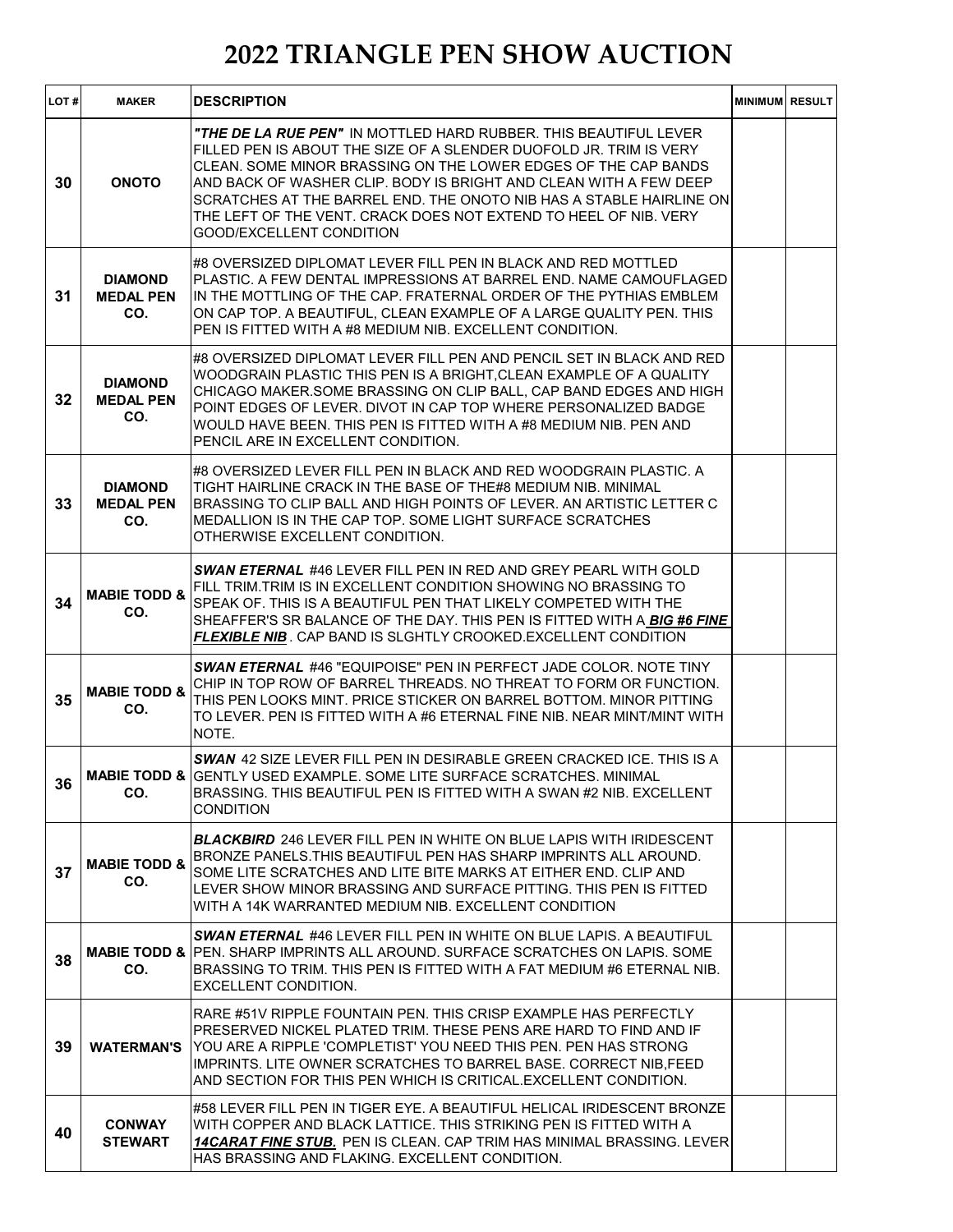| LOT# | <b>MAKER</b>                   | <b>DESCRIPTION</b>                                                                                                                                                                                                                                                                                                                                                                                                    | <b>MINIMUM RESULT</b> |  |
|------|--------------------------------|-----------------------------------------------------------------------------------------------------------------------------------------------------------------------------------------------------------------------------------------------------------------------------------------------------------------------------------------------------------------------------------------------------------------------|-----------------------|--|
| 41   | <b>WATERMAN'S</b>              | #52 WOODGRAIN HARD RUBBER LEVER FILL PEN. THIS MODEL HAS FLUSH<br>MOUNT CAP GIRDLE, CLIP IS BRASSED AND FLAKING, CAP BAND HAS<br>BRASSING ALONG TOP EDGE. BARREL IS MARKED CANADA. NIB IS MARKED<br>USA. THE PEN IS FITTED WITH A FINE SEMI FLEXIBLE NIB. A HANDSOME USER<br><b>GRADE PEN. VERY GOOD CONDITION</b>                                                                                                    |                       |  |
| 42   | <b>WATERMAN'S</b>              | #52 BLACK CHASED HARD RUBBER LEVER FILL PEN. THIS BEAUTIFUL PEN IS<br>CRISP. EXTRA SHARP CHASING AND IMPRINTS. PEN LOOKS LIKE IT WAS MADE<br>LAST WEEK. THIS PEN IS FITTED WITH A <b>#2 S<i>TUB FLEXIBLE NIB</i></b> . NEAR<br>MINT/MINT CONDITION.                                                                                                                                                                   |                       |  |
| 43   | <b>EXPORT</b>                  | <i>LA MERLE BLANC-BLACKBIRD #2</i> SIZE LEVER FILL PEN IN BLUE MARBLE. THIS<br>IS A BEAUTIFUL CLIPLESS MODEL THAT WILL STORE NICELY IN YOUR<br>SWAN-FRENCH ROTATION. NOTE THAT THE PRICE BAND INDICATES LEVERLESS WITH AN<br>ANCIENT, DRIED INK REDACTION ON THE STICKER ITSELF. A NICE EXAMPLE<br>FOR YOUR EXPORT COLLECTION.THIS PEN IS FITTED WITH A BLACKBIRD<br><b>MEDIUM FLEXIBLE NIB. EXCELLENT/NEAR MINT.</b> |                       |  |
| 44   | <b>MABIE TODD &amp;</b><br>CO. | SWAN OF ENGLAND MODEL SM 112B/85 LEVER FILL PEN IN LAVENDAR<br>SNAKESKIN. THIS IS A SHORT, CLIP MODEL PEN. SLIGHT FADING TO CAP. SOME<br>NICKS AND SCUFFS TO SURFACES. BRASSING ON TRIM. THIS COOL LOOKING<br>PEN IS FITTED WITH A SWAN #1 FINE STUB WITH A WHISPER OF FLEX. VERY<br>GOOD/EXCELLENT CONDITION.                                                                                                        |                       |  |
| 45   | <b>MABIE TODD &amp;</b><br>CO. | <b>SWAN OF ENGLAND VISOFIL PEN IN A GORGEOUS IRIDESCENT JADE, BRONZE</b><br>AND OBSIDIAN. (RUSSET AND JADE) THIS IS A HARD TO FIND PEN IN THIS<br>CONDITION. LITE SURFACE SCRATCHES. NOTE THE GOLD FILLED LATTICE CAP<br>BAND. THIS PEN IS FITTED WITH A <u>#2 <b>MEDIUM FLEXIBLE NIB</b> .</u> EXCELLENT<br><b>CONDITION</b>                                                                                         |                       |  |
| 46   | CO.                            | SWAN OF ENGLAND VISOFIL PEN IN A DEEP BLUE ON BLUE MOTTLED DESIGN.<br><b>MABIE TODD &amp; THIS PEN IS BEAUTIFUL FROM HEAD TO TOE. MINIMAL SURFACE USE</b><br>SCRATCHES. SHARP IMPRINTS AND CLEAN TRIM. THE PEN IS FITTED WITH A<br>SWAN #2 MEDUM NIB. EXCELLENT CONDITION.                                                                                                                                            |                       |  |
| 47   | <b>MABIE TODD &amp;</b><br>CO. | <b>SWAN OF ENGLAND MODEL #VT340/77 VISOFIL PEN IN BURGUNDY AND SILVER</b><br>CANDY LATTICE. THIS BEAUTIFUL PEN SHINES WITH LOTS OF IRIDESCENT<br>RED, SILVER AND GOLD. SOME BRASSING ON CLIP BALL. TYPICAL BUT LITE<br>SURFACE USE SCRATCHES. THIS PEN IS FITTED WITH A SWAN, FINE STUB<br><b>FLEXIBLE NIB.</b> EXCELLENT CONDITION                                                                                   |                       |  |
| 48   | CO.                            | SWAN OF ENGLAND LEVERLESS PEN IN BLUE ON BLUE LAPIS. A NICE<br>EXAMPLE. THIS PEN HAS OBVIOUS BARREL DARKENING. THIS UNUSUAL<br><b>MABIE TODD &amp; EXAMPLE HAS A WIDE 18CARAT CAP BAND. TYPICAL SURFACE USE</b><br>SCRATCHES. BRASSING TO CLIP BALL. THIS PEN IS FITTED WITH A #4 FINE<br>STUB NIB WITH KEYHOLE BREATHER AND A WHISPER OF FLEX. VERY<br>GOOD/EXCELLENT CONDITION.                                     |                       |  |
| 49   | CO.                            | <b>SWAN OF ENGLAND</b> LEVERLESS PEN IN BLACK. THIS IS A LARGE #6 SIZE PEN<br><b>MABIE TODD &amp; I</b> WITH GOLD FILL TRIM. BRASSING TO TRIM. MINOR CAP SHRINKAGE. THIS PEN<br>IS FITTED WITH A <b>BIG #6 SWAN MEDIUM NIB</b> . VERY GOOD/EXCELLENT<br><b>CONDITION</b>                                                                                                                                              |                       |  |
| 50   | <b>MABIE TODD &amp;</b><br>CO. | <b>SWAN OF ENGLAND</b> LEVERLESS GOLD FILLED ENGINE TURNED OVERLAY PEN.<br>THIS RARE PEN IS IN IMMACULATE CONDITION. THIS WOULD BE THE PINNACLE<br>OF ANY SWAN LEVERLESS PEN COLLECTION. NO DENTS OR DINGS TO BODY.<br>BRASSING TO FILLING KNOB. INK CORROSION AT TOP OF SECTION. THIS PEN<br>IS FITTED WITH A #3 SWAN FINE NIB. EXCELLENT/NEAR MINT CONDITION                                                        |                       |  |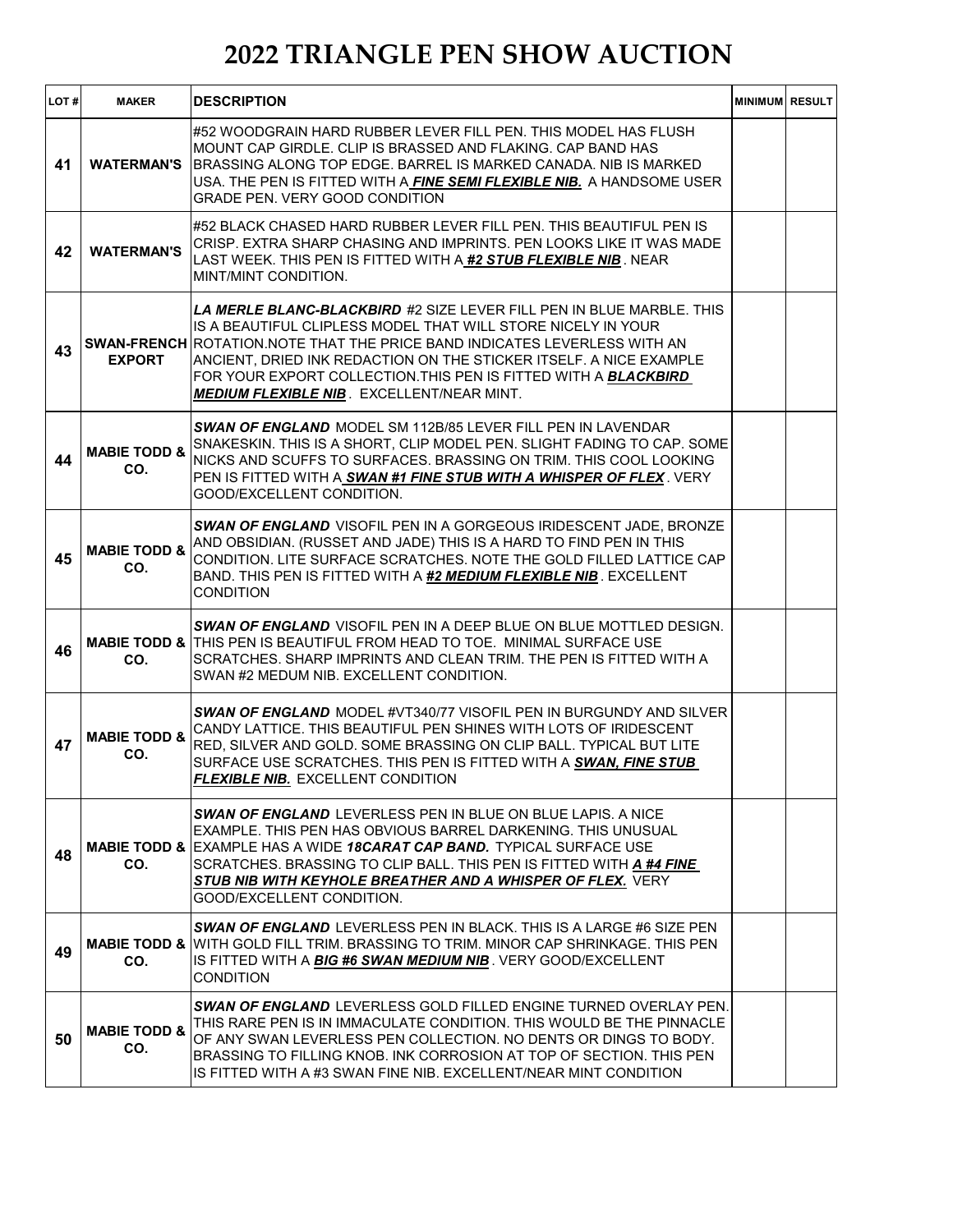| LOT# | <b>MAKER</b>      | <b>DESCRIPTION</b>                                                                                                                                                                                                                                                                                                                                                                                                              | <b>MINIMUM RESULT</b> |  |
|------|-------------------|---------------------------------------------------------------------------------------------------------------------------------------------------------------------------------------------------------------------------------------------------------------------------------------------------------------------------------------------------------------------------------------------------------------------------------|-----------------------|--|
| 51   | CO.               | <b>SWAN OF ENGLAND</b> LEVERLESS STERLING SILVER ENGINE TURNED OVERLAY<br>PEN. THIS RARE PEN IS IN IMMACULATE CONDITION. THIS PEN, LIKE ITS GOLD<br><b>MABIE TODD &amp; FILLED SISTER ABOVE WOULD BE THE PINNACLE OF ANY SWAN LEVERLESS</b><br>PEN COLLECTION. NO DENTS OR DINGS TO BODY. THERE ARE SEVERE TOOL<br>MARKINGS ON THE FILLING KNOB. THIS PEN IS FITTED WITH A FINE OBLIQUE<br><b>STUB NIB. EXCELLENT CONDITION</b> |                       |  |
| 52   | <b>AURORA</b>     | MODEL #88 PEN IN BLACK WITH SILVER PLATED LINED CAP. THIS PEN COMES<br>IN ORIGINAL TUBE. A TIME CAPSULE PIECE. THIS PEN IS FITTED WITH A<br><b>MEDIUM FLEXIBLE NIB NO DENTS OR DINGS TO CAP. SCUFF IN PLASTIC NEAR</b><br>FILLING KNOB. KNOB TURNS SMOOTHLY. EXCELLENT CONDITION.                                                                                                                                               |                       |  |
| 53   | <b>SHEAFFER'S</b> | WASP SILVER BIRDSEYE JR SIZED LEVER FILLING PEN. THIS IS AN AVERAGE<br>EXAMPLE. SHOWS TYPICAL PLATING LOSS ON TRIM BUT STILL PRESENTABLE.<br>TYPICAL SURFACE USE SCRATCHES. THIS PEN IS FITTED WITH A #4 VACUUM<br>FIL MEDIUM NIB.                                                                                                                                                                                              |                       |  |
| 54   | <b>SHEAFFER'S</b> | VACUUM FIL OVERSIZED MARINE GREEN PEARL PEN WITH INK VUE BARREL.<br>THIS BIG, BEAUTIFUL PEN RADIATES LIGHT WHEN TURNED IN THE HAND. PEN<br>IS FITTED WITH A MEDIUM VACUUM FIL NIB. PRESSURE ROD MOVES FREELY.<br>LIKELY RESTORED. EXCELLENT CONDITION                                                                                                                                                                           |                       |  |
| 55   | <b>WATERMAN'S</b> | "LADY" INK VUE LEVER FILL PEN AND PENCIL SET IN BRIGHT RED PEARL WITH<br>DIAMOND CHROME CLIPS, BANDS AND LEVERS. THIS SET IS EXTREMELY<br>CLEAN. GLOSSY, BRIGHT PLASTIC AND TRIM. PEN IS FITTED WITH A FINE NIB.<br>PENCIL WORKS, EXCELLENT CONDITION                                                                                                                                                                           |                       |  |
| 56   | <b>WATERMAN'S</b> | SENIOR INK VUE LEVER FILL PEN IN EMERALD RAY. AN EXCEPTIONAL<br>EXAMPLE. BRIGHT SHINY PLASTIC, SHARP IMPRINTS AND CRISP, CLEAN TRIM<br>IMAKE FOR A COLLECTION WORTHY EXAMPLE OF THIS WATERMAN'S ICON.<br>THIS PEN IS FITTED WITH A FINE PURPLE KEYHOLE NIB. EXCELLENT/NEAR<br>MINT CONDITION.                                                                                                                                   |                       |  |
| 57   | <b>SOENNECKEN</b> | #222 SUPERIOR PISTON FILL PEN IN GREEN BRICK PATTERN. UNDER<br>MAGNIFICATION THE GREEN BRICKS REALLY POP OUT IN 3D. COOL<br>PEN.COMES IN ORIGINAL BOX. THIS BEAUTIFUL PEN IS FITTED WITH A FINE NIB.<br>PISTON MOVES FREELY. UNTESTED. EXCELLENT/NEAR MINT CONDITION                                                                                                                                                            |                       |  |
| 58   | <b>PARKER</b>     | MODEL 51 AEROMETRIC FILL PEN IN PLUM. THIS IS AN EXCPTIONALLY CLEAN<br>EXAMPLE WITH NICE FROSTY LUSTRALOY CAP OFFSET WITH GOLD TRIM.<br>NOTE THE CLUTCH IS MONOTONE. STRONG 1948 IMPRINT. NO DENTS OR<br>DINGS. PLUM PLASTIC IS NEAR PERFECT SAVE FOR A FEW LITE POSTING<br>SCRATCHES ON HOOD. PEN IS FITTED WITH A FINE NIB. EXCELLENT/NEAR<br><b>MINT CONDITION</b>                                                           |                       |  |
| 59   | <b>PARKER</b>     | MODEL 51 AEROMETRIC FILL PEN IN PLUM. THIS IS A VERY CLEAN EXAMPLE<br>WITH CRISP GOLD FILL CONVERGING LINES CAP AND GOLD TRIM. NOTE THE<br>CLUTCH IS MONOTONE ON THIS PEN ALSO. EXCELLENT 1949 IMPRINT. NO<br>DENTS OR DINGS. PLUM PLASTIC IS EXCELLENT. THIS PEN IS FITTED WITH A<br>SOME SCRATCHES AT BARREL END AND ON HOOD OTHERWISE EXCELLENT<br>CONDITION.                                                                |                       |  |
| 60   | <b>PARKER</b>     | ENGLISH MADE MODEL 51 AEROMETRIC PEN IN BLACK WITH LUSTRALOY CAP.<br>MINOR DIMPLE AND A COUPLE OF SCRATCHES ON THE CAP. THE PEN IS<br>FITTED WITH A <b><i>BROAD STUB OBLIQUE NIB</i></b> . MADE IN ENGLAND IMPRINT ON<br>BARREL WITH 1955 DATE CODE. IMPRINT HAS SOME TOOL MARKINGS IN IT AND I<br>BODY OF PEN HAS SOME LITE SURFACE USE SCRATCHES. VERY<br>GOOD/EXCELLENT CONDITION                                            |                       |  |
| 61   | <b>PARKER</b>     | ENGLISH MADE MODEL 51 AEROMETRIC PEN IN "ENGLISH BURGUNDY"  WITH<br>ROLLED SILVER CAP. THE CAP HAS PITTING AND PLATING LOSS BUT IS DENT<br>AND DING FREE. CLIP HAS BRASSING ON HIGH POINTS. MADE IN ENGLAND<br>IMPRINT ON BARREL. PEN BODY SHOWS SOME TYPICAL SURFACE USE<br>SCRATCHES AT BARREL END AND ON THE HOOD. PEN IS FITTED WITH A<br>MEDIUM NIB. VERY GOOD/EXCELLENT CONDITION                                         |                       |  |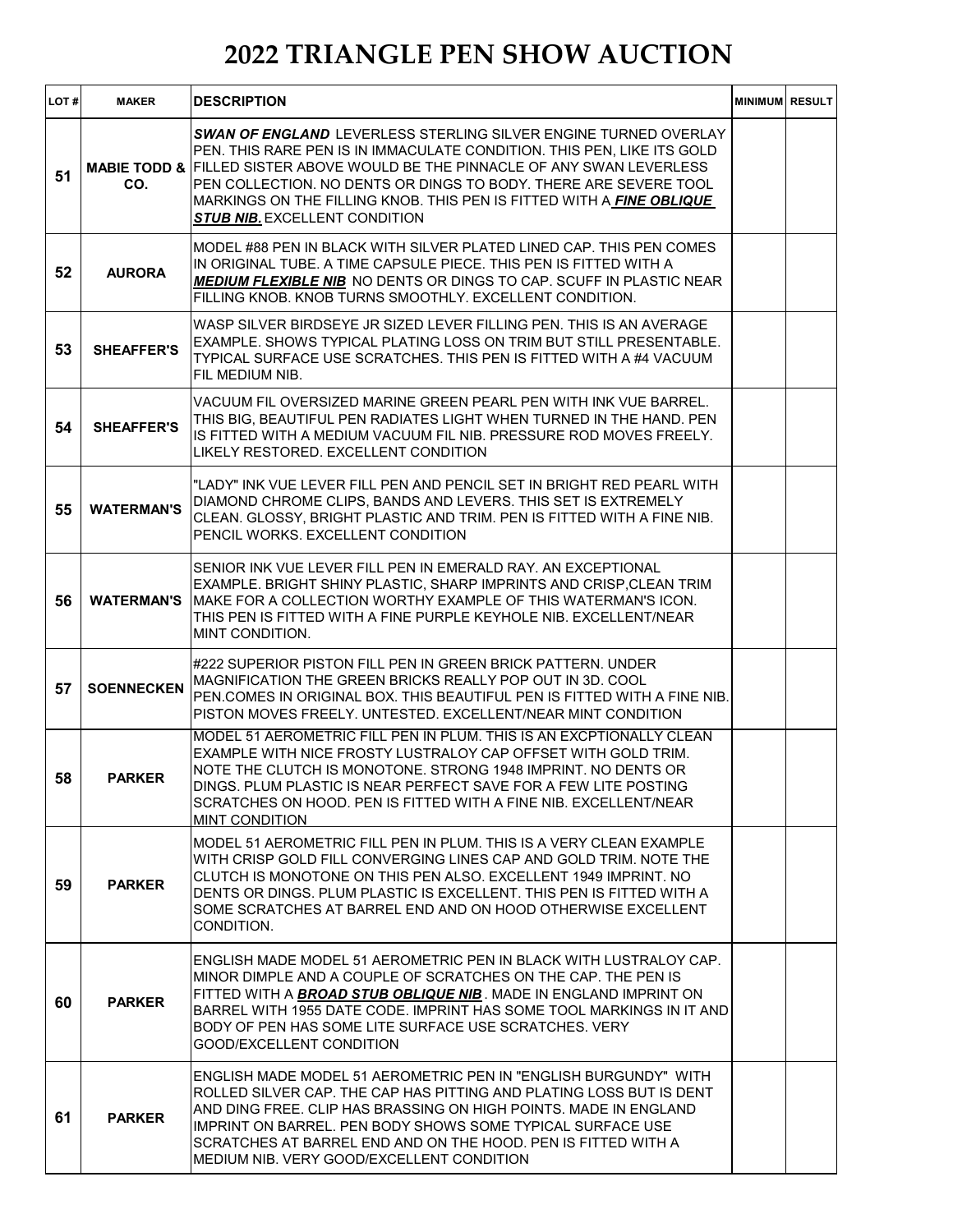| LOT# | <b>MAKER</b>      | <b>DESCRIPTION</b>                                                                                                                                                                                                                                                                                                                                                                       | MINIMUM RESULT |  |
|------|-------------------|------------------------------------------------------------------------------------------------------------------------------------------------------------------------------------------------------------------------------------------------------------------------------------------------------------------------------------------------------------------------------------------|----------------|--|
| 62   | <b>PARKER</b>     | MODEL 51 SINGLE JEWEL VACUMATIC PEN IN CEDAR BLUE. NO VISIBLE DATE<br>CODE. THIS EXAMPLE HAS A SUPERB LINED STERLING SILVER CAP. NO DENTS<br>OR DINGS. THIS 51 PEN HAS A BROAD STUB NIB. CLIP IS CLEAN. FLAKE OF<br>BLUE DIAMOND MISSING. EXCELLENT CONDITION.                                                                                                                           |                |  |
| 63   | <b>PARKER</b>     | MODEL 51 SINGLE JEWEL VACUMATIC PEN IN JET BLACK, STRONG1942 DATE<br>CODE. THIS EXAMPLE HAS A SUPERB LINED COIN SILVER CAP. NO DENTS OR<br>DINGS. SOME FINE SCRATCHES AND PITTING MOST NOTICEABLE UNDER<br>MAGNIFICATION. THIS 51 PEN HAS A MEDIUM NIB. CLIP IS CLEAN. BODY IS VERY<br>CLEAN FOR A 1942 51. EXCELLENT CONDITION.                                                         |                |  |
| 64   | <b>PARKER</b>     | MODEL 51 SINGLE JEWEL VACUMATIC PEN IN CEDAR BLUE. 1942 DATE CODE.<br>THIS EXAMPLE HAS A SUPERB LINED STERLING SILVER CAP. NO DENTS OR<br>DINGS. FROSTING STILL SOMEWHAT INTACT. SOME FINE SCRATCHES AND<br>SURFACE NICKS MOST NOTICEABLE UNDER MAGNIFICATION. THIS 51 PEN HAS<br>A MEDIUM STUB NIB. CLIP IS CLEAN. BODY OF PEN VERY CLEAN FOR A 1942 51.<br><b>EXCELLENT CONDITION.</b> |                |  |
| 65   | <b>PARKER</b>     | MODEL 51 AEROMETRIC FILL PEN IN COCOA WITH GOLD FILLED CONVERGING<br>LINES CAP. CAP HAS LITE IMPRESSION TO LEFT OF CLIP OTHERWISE IT IS<br>EXCELLENT. PEN IS DATE CODED 1948. BODY OF PEN IS BRIGHT AND SHINY.<br>NO MAJOR SCRATCHES OR COSMETICS. THIS PEN IS FITTED WITH A MEDIUM<br>NIB. EXCELLENT CONDITION.                                                                         |                |  |
| 66   | <b>PARKER</b>     | MODEL 51 AEROMETRIC FILL PEN IN COCOA WITH LUSTRALOY CAP. BODY<br>SHOWS TYPICAL SIGNS OF USE. RIGHT SIDE OF HOOD OPENING HAS A<br>RAGGED EDGE MOST NOTICEABLE UNDER MAGNIFICATION BUT THE PEN<br>PRESENTS VERY NICELY. PEN IS FITTED WITH A MEDIUM NIB. EXCELLENT<br>CONDITION.                                                                                                          |                |  |
| 67   | <b>PARKER</b>     | MODEL 51 AEROMETRIC PEN IN BURGUNDY. PEN HAS 51 SPECIAL SAC GUARD<br>BUT 14K NIB AND FROSTED CAP. UPGRADES IN MY OPINION. THIS 51 IS FITTED<br>WITH A FINE NIB. COMES WITH A BOX. PEN APPEARS UNUSED OR NEAR MINT.                                                                                                                                                                       |                |  |
| 68   | <b>PARKER</b>     | MODEL 75 CISELÉ PEN IN VERMEIL ( GOLD OVER STERLING SILVER ) THESE<br>ARE HARD TO FIND CLEAN. THIS EXAMPLE IS VERY CLEAN. NO DENTS, DINGS<br>OR MAJOR PLATING LOSS. THIS CLASSY PEN IS FITTED WITH A 14K MEDIUM<br>"360 BALL TIP" NIB. EXCELLENT CONDITION.                                                                                                                              |                |  |
| 69   | <b>PARKER</b>     | MODEL 75 CISELÉ PEN IN STERLING SILVER. A VERY CRISP, CLEAN EXAMPLE<br>OF A PARKER ICON. THIS IS THE FLAT TOP MODEL SO IT IS EARLIER IN THE 75<br>RUN. THIS PEN IS FITTED WITH A #63 FINE NIB. EXCELLENT CONDITION.                                                                                                                                                                      |                |  |
| 70   | <b>WATERMAN'S</b> | EDSON FOUNTAIN PEN IN SAPPHIRE BLUE. A NICE EXAMPLE, THIS PEN IS<br>FITTED WITH A MEDIUM 18K NIB.CONVERTER INCLUDED. THIS PEN HAS A<br>DIMPLE ON THE CAP TOP OTHERWISE EXCELLENT CONDITION.                                                                                                                                                                                              |                |  |
| 71   | <b>WATERMAN'S</b> | EDSON FOUNTAIN PEN IN SAPPHIRE BLUE. A NICE EXAMPLE. THIS PEN IS<br>FITTED WITH A FINE 18K NIB. CONVERTER INCLUDED. THIS PEN HAS A DIMPLE<br>AND A DING ON THE CAP TOP OTHERWISE EXCELLENT CONDITION.                                                                                                                                                                                    |                |  |
| 72   | <b>SHEAFFER'S</b> | ROYAL SELANGOR PEWTER BAMBOO FOUNTAIN PEN. A NICE EXAMPLE. THIS IS I<br>A REALLY WELL DONE SPECIAL EDITION PEN FROM THE 90'S. MINOR DIMPLE<br>ON CAP TOP AND BARREL BOTTOM. THIS PEN IS FITTED WITH AN 18K FINE<br>STUB NIB. VERY GOOD/EXCELLENT CONDITION.                                                                                                                              |                |  |
| 73   | <b>SHEAFFER'S</b> | PFM FIVE SNORKEL FOUNTAIN PEN IN BLACK WITH GOLD FILLED CAP AND<br>TRIM. THIS IS A VERY CLEAN EXAMPLE. NO DENTS OR DINGS IN CAP OR TRIM.<br>FILLING MECHANISM WORKS SMOOTHLY. THIS PEN IS FITTED WITH A 14K FINE<br>NIB. BODY IS EXCELLENT. EXCELLENT CONDITION.                                                                                                                         |                |  |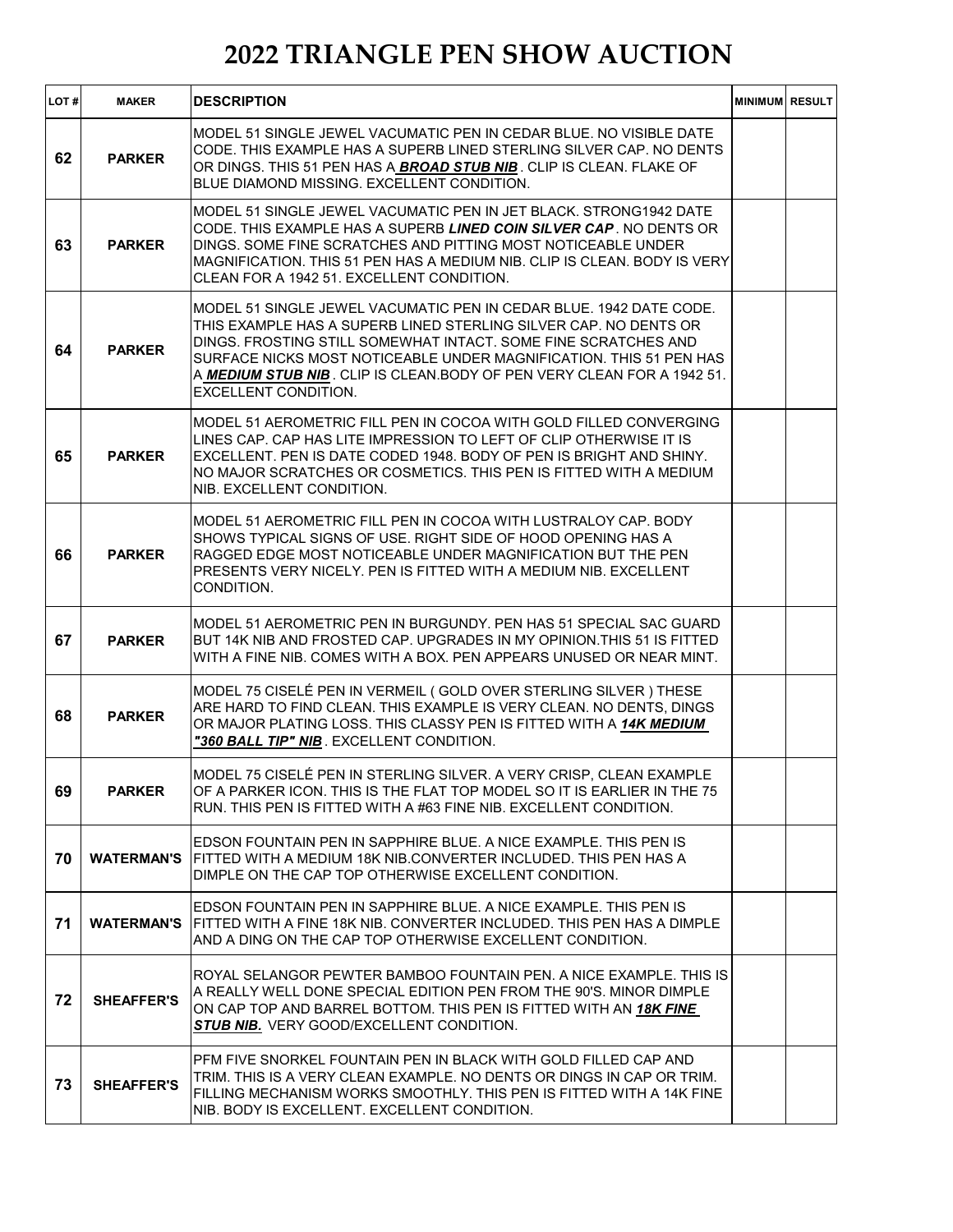| LOT# | <b>MAKER</b>                              | <b>DESCRIPTION</b>                                                                                                                                                                                                                                                                                                                                                                                                                                                                                                                                              | <b>MINIMUM RESULT</b> |  |
|------|-------------------------------------------|-----------------------------------------------------------------------------------------------------------------------------------------------------------------------------------------------------------------------------------------------------------------------------------------------------------------------------------------------------------------------------------------------------------------------------------------------------------------------------------------------------------------------------------------------------------------|-----------------------|--|
| 74   | <b>SHEAFFER'S</b>                         | PFM TWO SNORKEL FOUNTAIN PEN IN BURGUNDY WITH FROSTED STEEL CAP<br>AND TRIM. THIS IS A VERY CLEAN EXAMPLE. NO DENTS OR DINGS IN CAP.<br>FILLING MECHANISM WORKS SMOOTHLY. THIS PEN IS FITTED WITH A<br>PALLADIUM SILVER FINE NIB. BODY IS EXCELLENT. EXCELLENT CONDITION.                                                                                                                                                                                                                                                                                       |                       |  |
| 75   | <b>SHEAFFER'S</b>                         | SNORKEL STATESMAN MODEL FOUNTAIN PEN IN BURGUNDY. A CLEAN<br>EXAMPLE OF A COMMON PEN. THIS PARTICULAR PEN HAS A DOUBLE BROAD<br>STUB NIB. EXCELLENT CONDITION.                                                                                                                                                                                                                                                                                                                                                                                                  |                       |  |
| 76   | <b>WATERMAN'S</b>                         | #12 MOTTLED HARD RUBBER EYEDROPPER PEN WITH NICKEL CLIP. THIS IS A<br>SOLID, EARLY WATERMAN'S 12 EXAMPLE. STRONG IMPRINTS. HARD RUBBER<br>SHOWS MILD OXIDATION. SOME SCUFFS ON BARREL NORTH OF THE IMPRINT.<br>THIS PEN IS FITTED WITH AN EARLY #2 FLEXIBLE OBLIQUE WATERMAN'S<br>STAR NIB VERY GOOD/EXCELLENT CONDITION.                                                                                                                                                                                                                                       |                       |  |
| 77   | <b>PARKER</b>                             | DUOFOLD INTERNATIONAL FOUNTAIN PEN AND TWIST ACTION PENCIL IN BLUE<br>MARBLE. THIS BEAUTIFUL SET IS DATE CODED IIIQ OR 1990. MINOR SIGNS OF<br>HANDLING AND GENTLE USE. THE PEN IS FITTED WITH A FINE MANIFOLD NIB.<br><b>EXCELLENT CONDITION</b>                                                                                                                                                                                                                                                                                                               |                       |  |
| 78   | <b>DIAMOND</b><br><b>MEDAL PEN</b><br>CO. | "GREEN WEB" BRICK PATTERN VAC FIL PEN IN GREEN. THIS EXAMPLE HAS A<br>BRIGHT GLOSSY FINISH, TYPICAL SURFACE USE SCRATCHES. STRONG<br>IMPRINTS AND CRISPLY MILLED BLIND CAPS.NO BRASSING ON BANDS THOUGH<br>FINE SCRATCHES ARE PRESENT. CLIP BALL AND WASHER GIRDLE SHOW<br>BRASSING OTHERWISE TRIM IS SOLID.MINOR SHRINKAGE IN BARREL. PEN IS<br>FITTED WITH A FINE, TWO TONE DIAMOND MEDAL VAC FIL NIB. EXCELLENT<br>CONDITION.                                                                                                                                |                       |  |
| 79   | CO.                                       | SWAN OF ENGLAND MODEL #VT340/76 VISOFIL PEN IN EMERALD GREEN AND<br>SILVER CANDY LATTICE. THIS BEAUTIFUL PEN SHINES WITH LOTS OF<br>IRIDESCENT GREEN AND SILVER. BRASSING ON CLIP. BRASSING TO BOTTOM<br><b>MABIE TODD &amp; EDGES OF CAP BANDS BRASSING ON BOTTOM BARREL BAND. TYPICAL</b><br>SURFACE USE SCRATCHES. TIGHT STABLE HAIRLINE IN CAP LIP. THIS PEN<br>SHOWS MORE USE THAN THE BURGUNDY 340 BUT STILL PRESENTS VERY<br>NICELY. THIS PEN IS FITTED WITH A SWAN #3 MEDIUM/BROAD NIB. VERY<br>GOOD/EXCELLENT CONDITION.                               |                       |  |
| 80   | <b>ONOTO</b>                              | DE LA RUE MAGNA MODEL 1873 PLUNGER FILL PEN IN SILVER AND BLACK<br>MESH CANDYSTRIPE. PEN SHOWS SIGNS OF GENTLE USE, SOME TOOL MARKS<br>ON PLUNGER KNOB. "CHROME" TRIM IS EXCELLENT.AMBERING TO<br>VISUBARREL. THE #7 MEDIUM FLEXIBLE ONOTO NIB HAS A VISIBLE CRACK<br>AND A VISIBLE REPAIR. IT MAY HAVE BEEN IN PROCESS OF TOTAL<br>RESTORATION. I MAGNIFIED WITH PRESSURE AND CRACKS DONT APPEAR TO<br>FLEX WITH PRESSURE SO MAY BE STABLE. VERY GOOD/EXCELLENT<br>CONDITION.                                                                                  |                       |  |
| 81   | CO.                                       | SWAN ETERNAL #46 MOTTLED HARD RUBBER LEVER FILL PEN. THIS<br>BEAUTIFUL PEN HAS SOME MINOR BRASSING ON THE CLIP BALL AND HIGH<br>TOP OF CLIP. A RING OF MINOR BRASSING ALONG DOME BAND EDGE AND A<br><b>MABIE TODD &amp; I</b> SMALL SPOT OF BRASSING TO THE LEVER END. THERE IS A TINY<br>CHIP/HAIRLINE REPAIR IN THE CAP LIP. RAZOR SHARP IMPRINTS AND LITTLE<br>SIGN OF ABUSE. THIS WOULD MAKE A GREAT PLACEHOLDER IN A COLLECTION<br>OR AS AN EVERYDAY USER. THIS PEN IS FITTED WITH A SWAN ETERNAL #6<br>MEDIUM MANIFOLD NIB. VERY GOOD/EXCELLENT CONDITION |                       |  |
| 82   | <b>MABIE TODD &amp;</b><br>CO.            | SWAN ETERNAL #46 LEVER FILL PEN AND PENCIL SET IN MOTTLED HARD<br>RUBBER. THIS IS A WELL WORN AND WELL LOVED PEN AND PENCIL SET.<br>UNEVEN FADING TO THE HARD RUBBER. LARGE AREAS OF BRASSING ON PEN<br>AND PENCIL BANDS. SEVERE PITTING AND BRASSING TO LEVER. BARREL<br>IMPRINT IS WORN BUT 98% LEGIBLE. THIS PEN IS FITTED WITH A #6 ETERNAL<br>FINE NIB. HAS A SR SHEAFFER FLAT TOP FEED. EXCELLENT USER GRADE<br>CONDITION.                                                                                                                                |                       |  |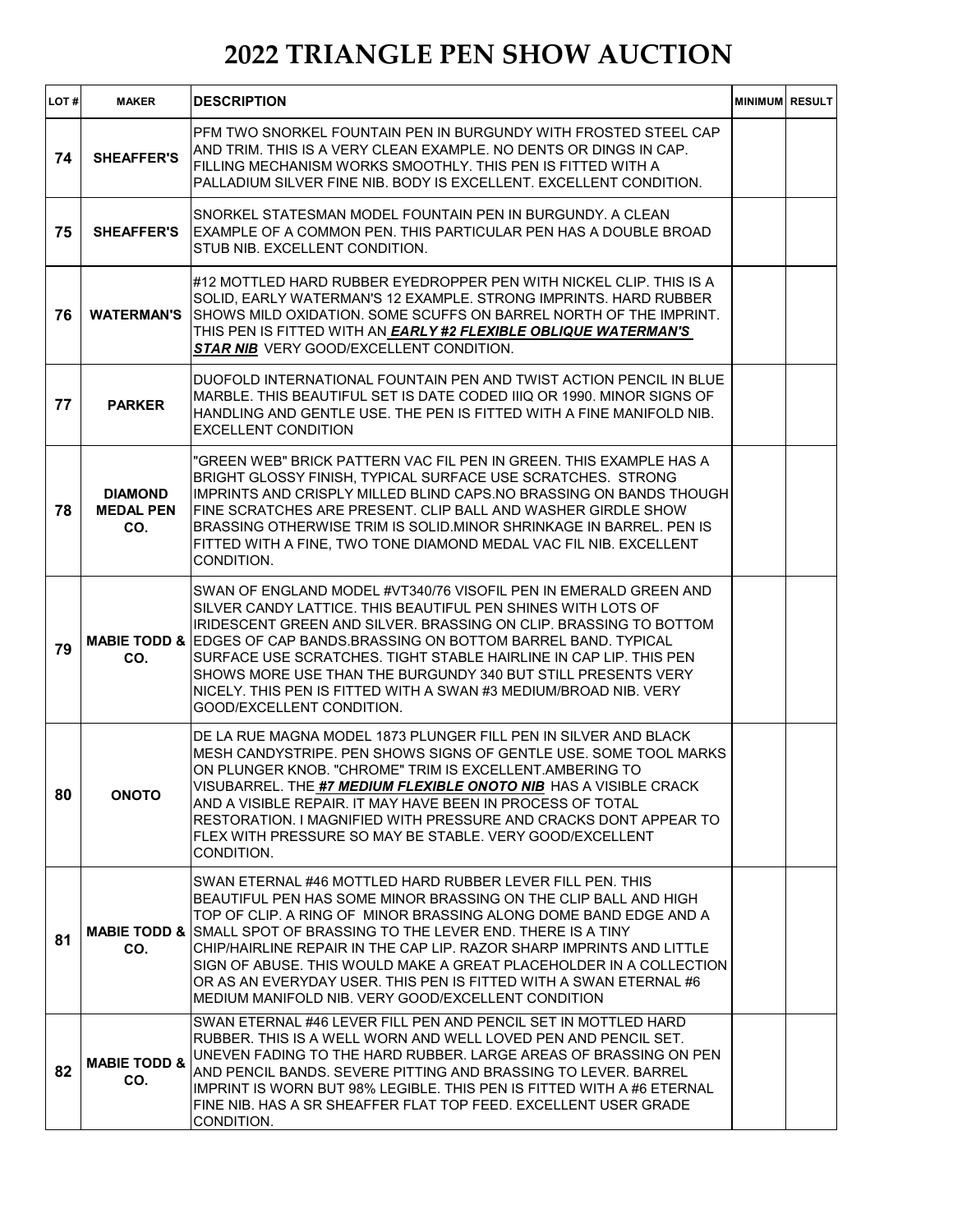| LOT# | <b>MAKER</b>                   | <b>DESCRIPTION</b>                                                                                                                                                                                                                                                                                                                                                                                                                                         | <b>MINIMUM RESULT</b> |  |
|------|--------------------------------|------------------------------------------------------------------------------------------------------------------------------------------------------------------------------------------------------------------------------------------------------------------------------------------------------------------------------------------------------------------------------------------------------------------------------------------------------------|-----------------------|--|
| 83   | <b>MABIE TODD &amp;</b><br>CO. | SWAN ETERNAL #46 "EQUIPOISE" PEN IN MOTTLED HARD RUBBER. THIS PEN IS<br>ALSO WELL WORN BUT WELL LOVED. A NICE MELLOW FADING TO HARD<br>RUBBER BUT STILL A BRIGHT EXAMPLE IN THE HAND. BRASSING TO CLIP BALL.<br>CLIP TOP HIGH POINTS AND THE LEVER. THIS PEN ALSO HAS A 'FILLED'<br>HAIRLINE CRACK IN THE CAP LIP. TWO FINS MISSING FROM FEED.THIS PEN IS<br>FITTED WITH A FINE MANIFOLD #6 ETERNAL NIB. VERY GOOD USER GRADE<br>CONDITION.                |                       |  |
| 84   | CO.                            | SWAN ETERNAL #48 LEVER FILL PEN IN MOTTLED HARD RUBBER. THIS PEN IS<br>EITHER PARTS OR A USER GRADE PEN WITH SOME SOUL. THE LARGE PORT IN<br><b>MABIE TODD &amp; THE CAP RAISES QUESTIONS. DAMAGE OR INTENT? NEITHER EXPLAIN AWAY A</b><br>GIANT HOLE IN THE CAP. THE TRIM IS BADLY WORN THROUGH. HEAVY PITTING<br>ON THE LEVER. NO VISIBLE IMPRINTS, TIGHT HAIRLINE IN CAP LIP. THIS PEN IS<br>FITTED WITH A BIG #8 SWAN ETERNAL NIB. GOOD USER CONDITION |                       |  |
| 85   | <b>WATERMAN'S</b>              | MODEL #42 RED RIPPLE SAFETY PEN. THIS BEAUTIFUL SAFETY PEN IS FITTED<br>WITH A #2 FINE SEMI FLEXIBLE NIB TIGHT, SHORT HAIRLINE IN THE CAP LIP.<br>PEN IS IN NICE USER GRADE OR COLLECTION PLACEHOLDER CONDITION.<br>OVERPOLISHED BARREL IMPRINT. VERY GOOD CONDITION                                                                                                                                                                                       |                       |  |
| 86   | <b>WATERMAN'S</b>              | MODEL #14S MOTTLED HARD RUBBER SAFETY PEN. THIS RICH, FULL COLOR<br>MOTTLED SAFETY PEN HAS STRONG CAP AND BARREL IMPRINTS.<br>APPROPRIATELY SHINY EXTERIOR. THIS PEN WAS USED BUT WITH CARE. THIS<br>IPEN APPEARS TO HAVE HAD A CAP LIP REPAIR ALSO. THE PEN IS FITTED WITH<br>A MEDIUM, SLIGHTLY STUBBY MANIFOLD NIB, VERY GOOD/EXCELLENT<br>CONDITION.                                                                                                   |                       |  |
| 87   | <b>WATERMAN'S</b>              | MODEL #52 BLACK CHASED HARD RUBBER LEVER FILL PEN. THIS WELL LOVED<br>52 IS ACCENTED WITH GOLD FILLED-SMOOTH BARREL BANDS. CHASING IS<br>WORN. CLIP BALL, EDGES OF BARREL BANDS AND HIGH POINTS ON LEVER ALL<br>SHOW BRASSING.THIS PEN IS FITTED WITH A #2 REGUS FINE STUB SEMI<br>FLEXIBLE NIB PEN PRESENTS VERY SHARPLY. EXCELLENT USER GRADE<br>CONDITION.                                                                                              |                       |  |
| 88   | <b>WATERMAN'S</b>              | MODEL #52 BLACK CHASED HARD RUBBER LEVER FILL PEN. THIS MODEL IS<br>IACCENTED IN NICKEL TRIM. THIS PEN IS A CLIPLESS MODEL BUT HAS A<br>IWONDERFUL WATERMAN'S FRANCE IDEAL NICKEL SILVER IDEAL<br>ACCOMODATION CLIP. THIS PEN HAS CRISP CHASING AND IMPRINTS. THE PEN<br>IS FITTED WITH A #2 REGUS FINE SEMI FLEXIBLE NIB. EXCELLENT CONDITION                                                                                                             |                       |  |
| 89   | <b>PARKER</b>                  | VACUMATIC SINGLE JEWEL MAJOR PEN IN AZURE BLUE. THIS IS A BEAUTIFUL<br>CANADIAN PRODUCTION PEN. PEN SHOWS GENTLE USE MINIMAL BRASSING<br>ON FINEST EDGES. VIBRANT PLASTIC. EXCELLENT BARREL CLARITY BUT<br>NEEDS FLUSHED. THE PEN IS FITTED WITH A FINE TWO TONE SEMI FLEXIBLE<br><b>NIB.</b> EXCELLENT CONDITION                                                                                                                                          |                       |  |
| 90   | CO.                            | SWAN OF ENGLAND SF 230 LEVER FILL PEN AND PENCIL SET IN EYE POPPING<br>CORAL, PEN AND PENCIL COME IN A LEATHER MT&C PEN POUCH. THIS<br><b>MABIE TODD &amp; BEAUTIFUL SET HAS MINOR CAP AND LEVER BOX SHRINKAGE. TYPICAL</b><br>SURFACE USE SCRATCHES. MINIMAL BRASSING TO TRIM. THE PEN IS FITTED<br>WITH A SWAN #2 MEDIUM, SEMI FLEXIBLE NIB. REPLACEMENT FEED. VERY<br>GOOD/EXCELLENT CONDITION.                                                         |                       |  |
| 91   | <b>WATERMAN'S</b>              | IMODEL #0512 TREFOIL GOLD FILLED FILIGREE SLIP CAP EYEDROPPER PEN.<br>THIS BEAUTIFUL EYEDROPPER BARELY SHOWS A SPOT OF BRASS. A WELL<br><b>PRESERVED EXAMPLE WITHOUT OVERLAY ISSUES. A COUPLE OF LITE MARKS</b><br>IN THE CARTOUCHE AND TYPICAL SURFACE USE INDICATORS. THE PEN IS<br>FITTED WITH A REGUS #2 MEDIUM SEMI FLEXIBLE NIB EXCELLENT CONDITION.                                                                                                 |                       |  |
| 92   | <b>EAGLE</b>                   | #2 SILVER FILIGREE OVERLAY EYEDROPPER PEN IN BLACK HARD RUBBER.<br>THIS HARDER TO FIND EAGLE OVERLAY PEN IS AN EXCELLENT EXAMPLE.<br>SIGNS OF GENTLE USE BUT NOTHING AGGREGIOUS IN THE OVERLAY. THE PEN<br>IS FITTED WITH AN <b>EAGLE SHIELD MEDIUM SEMI FLEXIBLE NIB</b> EXCELLENT<br><b>CONDITION</b>                                                                                                                                                    |                       |  |